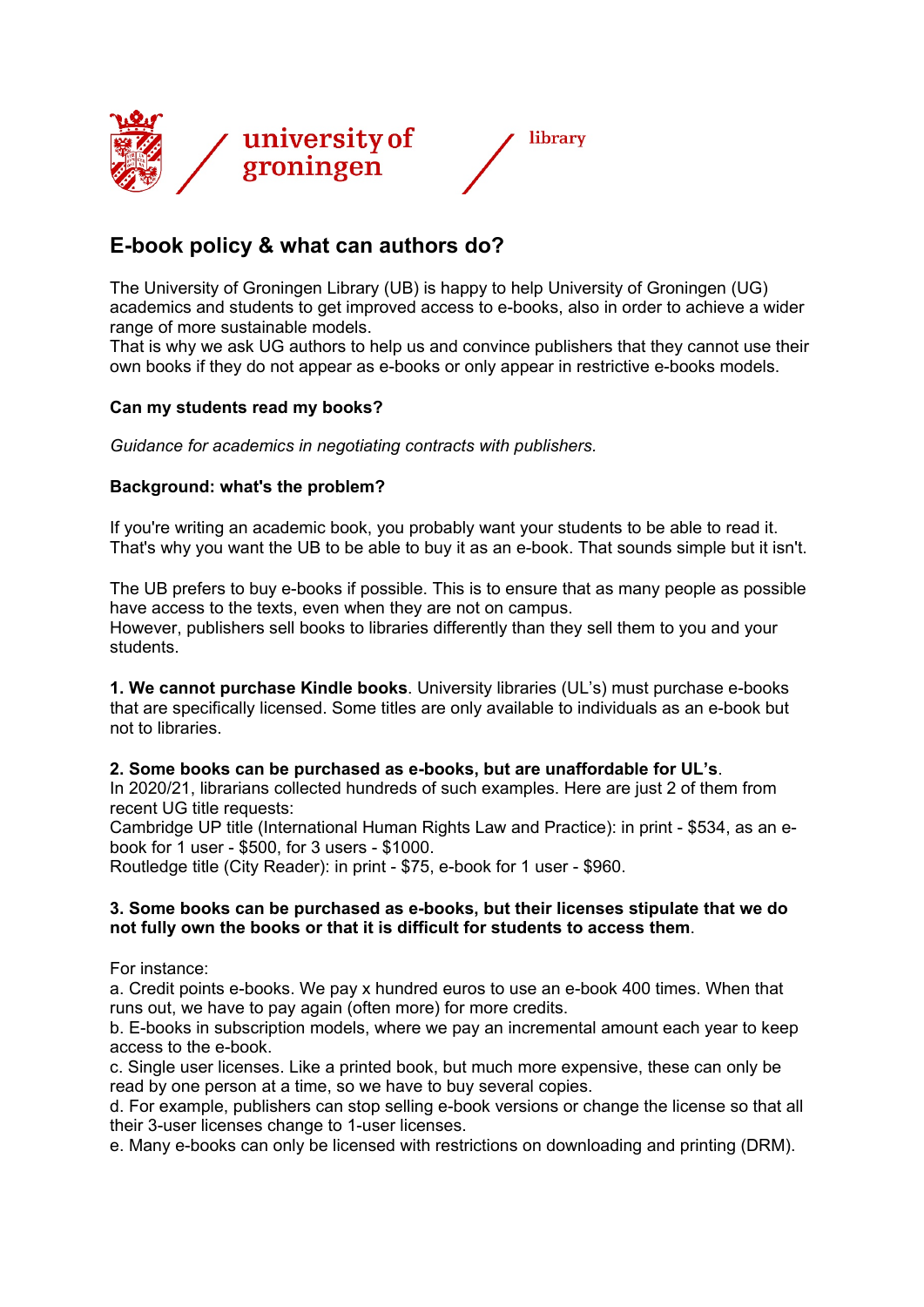**4. Sometimes e-books are only sold as part of larger packages.** This means we have to pay more and buy books that we don't want or need. Buying individual titles is not possible.

**5. Sometimes books are only sold as part of e-textbook models**, where content is licensed on an annual basis for use by specific, very limited groups of students. These are often sold directly to academics without input from libraries.

#### **What can you do?**

When negotiating your book contract, specifically ask your publisher about their e-books policy using the questions below.

If you are not satisfied with their answers, you can ask them to include the clauses below in your contract.

If you're still not happy with their policies and they don't want to change the terms of their contract, you should consider a different publisher.

Alternatively, you can publish your books under an open access (OA) model so that everyone can access them. The [OA Books Toolkit](https://www.oabooks-toolkit.org/) is a great resource to help you do this. We would like to refer you to our colleagues from the [OA team](https://www.rug.nl/library/open-access/how-to-publish-open-access/openaccessbooks) for questions about open access publishing and to the [Open Educational Resources](https://libguides.rug.nl/OER) team for more information about Open Textbooks and to the [University of Groningen Press](https://www.rug.nl/library/ugp/) for OA books and journals. The UL also supports a few excellent [diamond OA book initiatives,](https://www.rug.nl/library/open-access/deals-and-discounts/local-deals-and-support) which we can recommend: [Open Library of Humanities,](https://www.openlibhums.org/) [Open Book Publishers,](https://www.openbookpublishers.com/) [Punctum Books](https://punctumbooks.com/) an[d](https://www.sidestone.com/) [Sidestone Press](https://www.sidestone.com/).

**Questions to ask publishers** (If you're unsure about any of the answers to these questions or the questions themselves, [contact us\)](mailto:copyright@rug.nl).

- Will this book be available as an e-book for libraries?
- Can libraries buy it as a separate e-book or is it part of a package?

● What is the licensing model for your e-books? Is the access for 1/multiple/unlimited users? Is it a one-time fee, an annual subscription, or a credit model?

- How much does the e-book cost for the library?
- Through which platforms will the e-book be available? Will there be differences in pricing and licensing across platforms?

● If you are contributing a chapter to a book, is it possible to upload an open access copy to your university repository?

## **Contract clauses**

I*f you are not satisfied with the publisher's answers or have any doubts, ask them to include the following clauses in your contract:*

1. Unless otherwise provided below, each purchaser of an eBook license is granted a nonexclusive license to download a copy of the eBook onto one or more Institution's computers, tablets or mobile devices for use by a staff member, accredited visitor or student associated with that institution, always under the following conditions:

a. the e-book may only be distributed to staff, accredited visitors and students of the institution;

b. the e-book may be copied by any authorized user, for example for research or private study or quotation;

c. the e-book is not used in a way that violates the moral rights of the author(s);

d. no copyrights, trademarks, or other proprietary notices in the e-book may be removed, hidden, or otherwise altered;